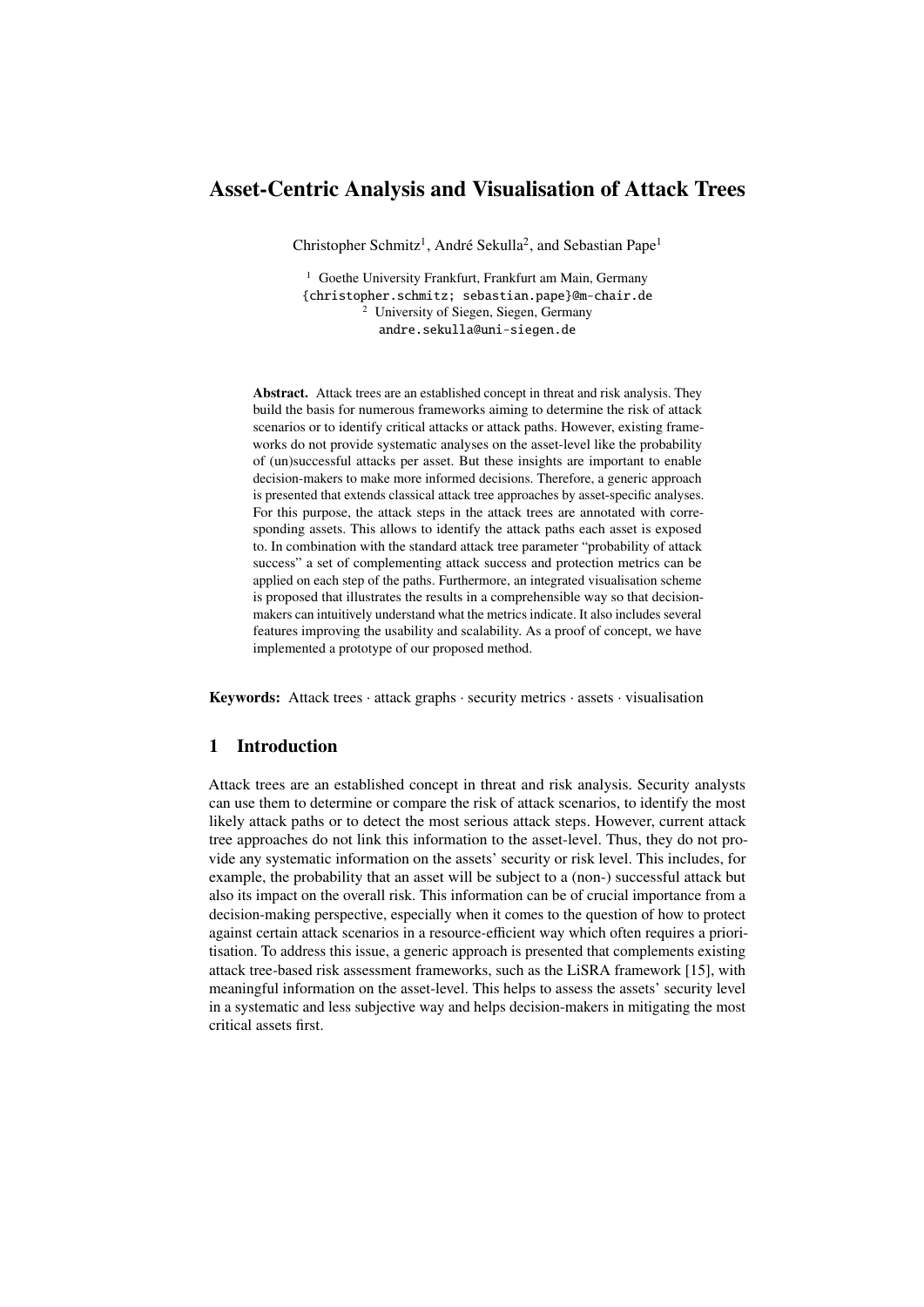These insights are then visualised in a proper way so that decision-makers can intuitively understand possible attack routes as well as the individual attack chances and the protection need of each asset. This helps to reflect on the implemented security measures in order to better protect the assets at stake and support the analysis of the underlying risk assessment framework.

The approach consists of the following steps: First, the attack steps in the attack trees are annotated with corresponding assets. This link builds the basis for any securityrelated analysis with respect to these assets. The attack trees are then transformed into the new concept of "asset-centric attack graphs". They illustrate the attack paths leading to each individual asset and show which assets have to be attacked in which sequence to perform a successful attack. In combination with the "probability of attack success", which is a very common parameter for attack trees, new graph metrics are developed that provide meaningful insights on the asset-level [\[9\]](#page-17-1). These metrics are developed in such a way that they can be combined in a complementary way. This enables to visualise them in an integrated way so that decision-makers can intuitively understand the assets' security level. Since real-world infrastructures can be very complex and difficult to comprehend it is also shown how the visualisation scheme can cope with large infrastructures and complex attacks scenarios.

The remainder of this paper is organised as follows. After discussing the background and the related work in Sect. [2,](#page-1-0) Sect. [3](#page-2-0) explains how asset-centric attack graphs can be derived from classical attack trees. Furthermore, meaningful graph metrics are proposed. Sect. [4](#page-10-0) then presents the proposed visualisation scheme that describes how all the metrics can be illustrated in an intuitive way. Sect. [5](#page-14-0) gives insights on the prototype implementation and evaluates the fulfilment of the requirements that were specified before. Finally, Sect. [6](#page-16-0) concludes and points out future research ideas.

## <span id="page-1-0"></span>2 Background and Related Work

### 2.1 Attack Trees

Attack trees are an established concept in threat and risk analysis initially introduced in 1999 by Schneier [\[16\]](#page-17-2). An attack tree illustrates an attack scenario from an attacker's perspective and represents it in a hierarchical, tree-based structure. The attack goal is located in the root node of the tree and is subsequently decomposed into more finegrained attack steps using logical operations. The leaf nodes finally describe atomic attacker activities. Besides the standard OR and AND operators it is also possible to model more sophisticated operators like "sequential AND" (SAND) described by Jhawar et al. [\[6\]](#page-17-3). It is used to consider the sequence of attacker activities.

The principal idea of attack tree-based risk assessment approaches is to analyse the tree nodes with risk-related parameters. Common parameters are the probability of attack success, the costs to perform an attack step or the required skill level. Using bottom-up algorithms these parameters are then propagated up the tree in order to calculate the values for the entire attack tree [\[9\]](#page-17-1). There is a large number of approaches determining the risk of attack scenarios like this, for example, the ADTool or the LiSRA framework [\[8,](#page-17-4) [9,](#page-17-1) [15\]](#page-17-0). However, none of the existing approaches provides systematic analyses on the asset-level [\[9\]](#page-17-1).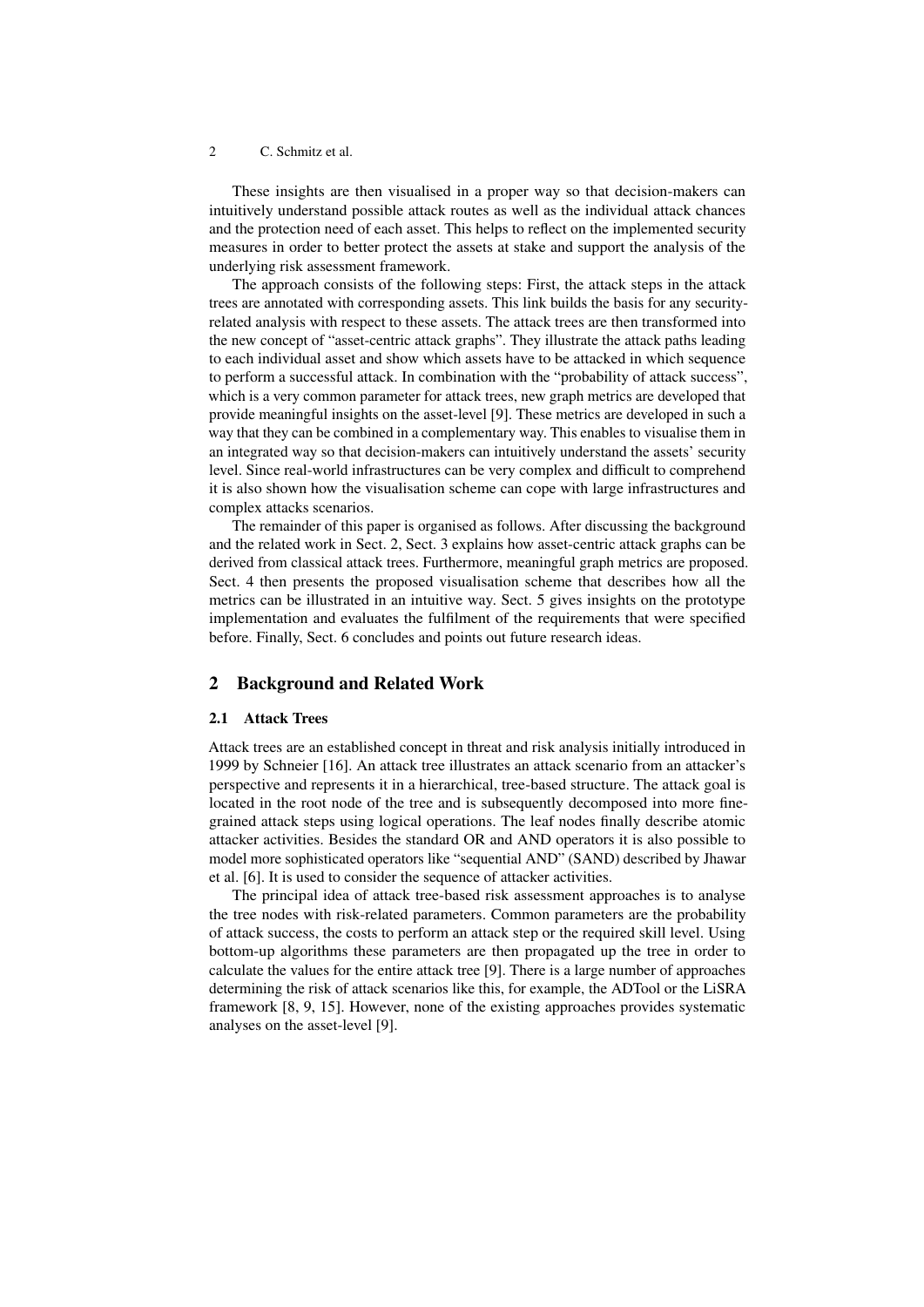### 2.2 Attack Graphs

An attack graph is an abstraction of attack paths in a specific network. The first concept of attack graphs has been proposed by Phillips and Swiler in 1998 [\[13\]](#page-17-5). Much work has already been done to define security metrics that can be applied on attack graphs [\[5,](#page-16-1) [9,](#page-17-1) [10,](#page-17-6) [19\]](#page-17-7). Several metrics have been defined that are based on the number and the structure of attack paths like the shortest path metric, the number of paths metric, the (normalised) mean of path lengths metric, or median of path lengths metric [\[5\]](#page-16-1). In contrast to these metrics, that only rely on the attack paths, Wang et al. combine path information with the probabilities that specific exploits are executed. In this way, they determine the probability of multi-step attacks [\[17\]](#page-17-8). However, it is a metric for network security that does not aim to rate or compare certain assets. Sawilla and Ou follow a different approach and apply an adapted Google PageRank algorithm to attack graphs in order to rate assets [\[14\]](#page-17-9). The assets are associated with vulnerability data from public databases. The algorithm evaluates the assets only in relation to each other. Therefore, it cannot be used to measure the assets' security absolutely.

A key limitation of many attack graph models is that they lack in scalability which makes it challenging to manage their complexity in user interaction. This is mainly due the fact that real-world attack scenarios can be very complex. As a consequence, many of the attack graph models are too complex to be objectively evaluated by humans in a reasonable time [\[3,](#page-16-2) [4,](#page-16-3) [11,](#page-17-10) [12,](#page-17-11) [18\]](#page-17-12). However, efforts have been made to address this issue. Noel and Jajodia have proposed a technique to collapse attack graph elements through hierarchical aggregation so that attack graphs can be viewed and analysed at different abstraction levels [\[12\]](#page-17-11). In 2005, they described a filtering approach that allows the user to filter graph elements so that only the attack subgraphs of interest are shown [\[11\]](#page-17-10). Williams et al. represent attack graphs on the basis of treemaps (instead of classical nodelink graphs), and they make use of spatial grouping and colour-coding to indicate the level of compromise [\[18\]](#page-17-12). Furthermore, they automatically group hosts with similar levels of compromise. Another approach aiming to reduce the complexity of attack graphs has been presented by Homer et al. [\[3\]](#page-16-2). They propose a technique to systematically identify and remove "useless" attack paths. Additionally, their approach performs a grouping of similar attack steps. However, these approaches were not designed to be applied on assets or asset hierarchies. In general, most visualisation approaches in information security are "special-purpose representations" [\[2\]](#page-16-4).

# <span id="page-2-0"></span>3 Asset-Centric Analysis of Attack Trees

This section first introduces a scenario that is used to explain the approach. Furthermore, two exemplary attack trees are described for this scenario. Afterwards, it is explained how such trees can be annotated with assets. On this basis the transformation rules are described to transform attack trees into asset-centric attack graphs. These transformations are necessary for all further asset-specific analyses. Finally, the metrics that build the foundation of the assets' analyses are presented.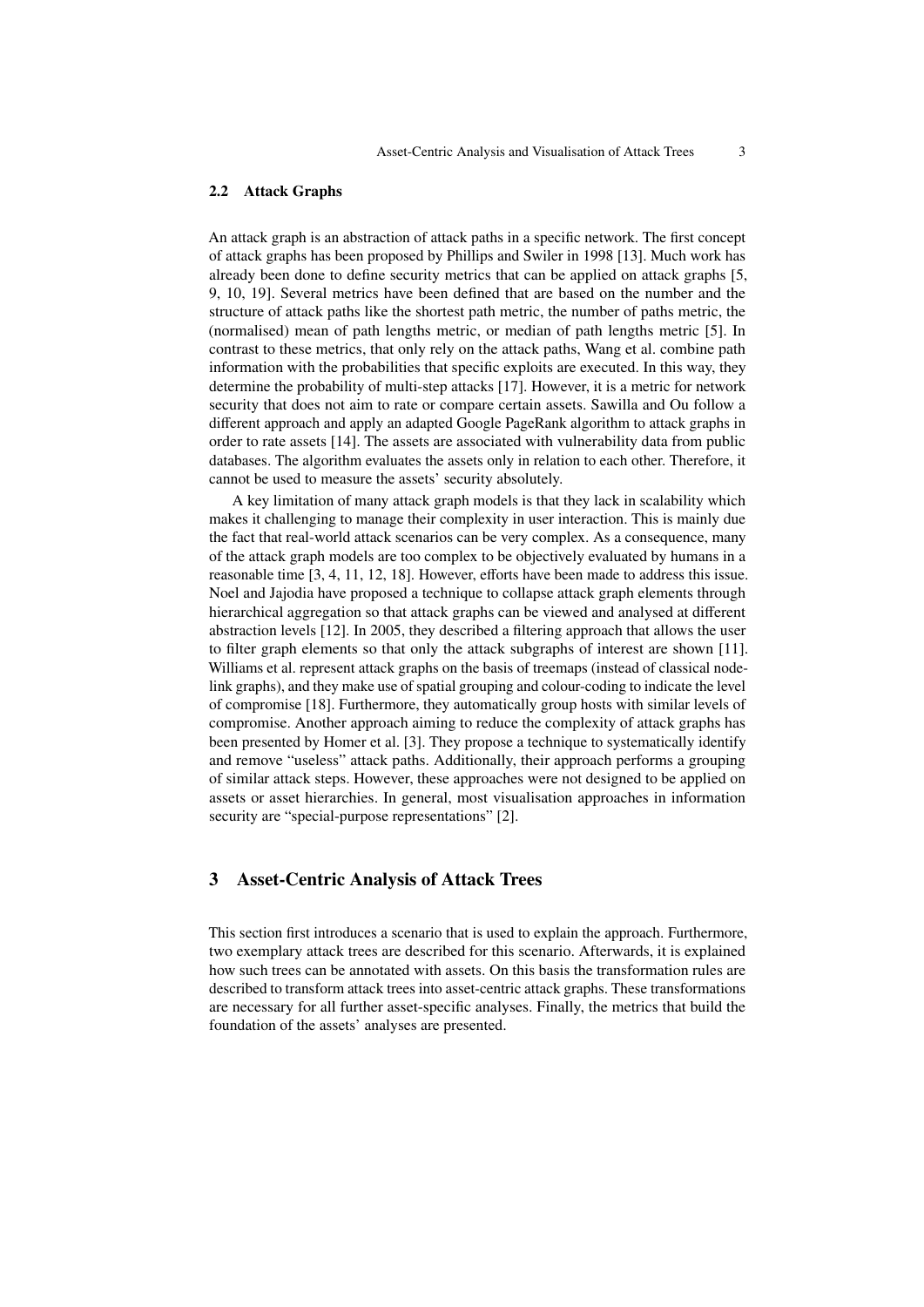<span id="page-3-0"></span>

Fig. 1: Exemplary Infrastructure

## 3.1 Scenario Description

The infrastructure depicted in Fig. [1](#page-3-0) is adapted from Homer et al. [\[3\]](#page-16-2). It illustrates a realistic network infrastructure which consists of three subnets: a demilitarized zone (DMZ), an internal office IT and an industrial control system (ICS) to control critical infrastructure components of an energy provider. Only the DMZ is directly accessible from the Internet. From there, the internal office IT can be accessed through a firewall. Only the Citrix server, which is located in the office IT, has access to the ICS - more precisely to the data historian that again has direct access to the communication server. The goal of the first attack scenario is to gain access to the communication server in order to modify its control logic. The scenario is illustrated in attack tree  $T_1$  which is depicted in Fig. [2.](#page-5-0) It is assumed that three attack paths lead to the communication server. For illustration puposes we give concrete examples for the attacks required to complete the first attack path. For the other paths we focus more on the actual routes.

An attacker could run a vulnerability scanner from outside the network in order to discover vulnerabilities on the webserver  $(a_1)$ . As a result, he might be able to perform a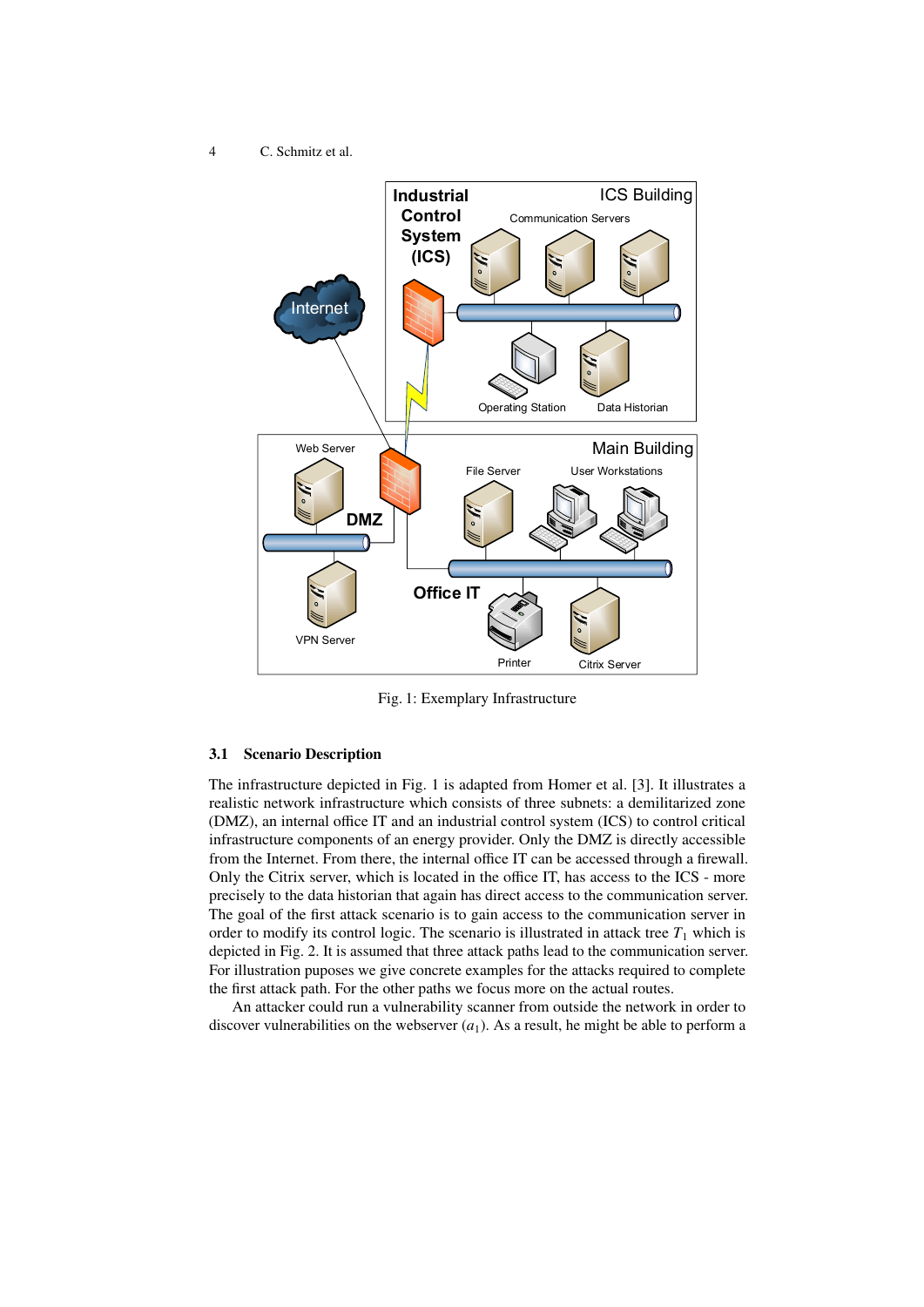command injection attack on the file server  $(a_2)$ , and could then access the Citrix server by replacing a binary or shell script on the fileserver that will be executed on the Citrix server  $(a_3)$ . From there, the data historian in the ICS could be reached by attacking the remote services  $(a_8)$ . Due to the direct access to the communication server from the data historian, the attacker could finally execute malicious code on the target  $(a<sub>9</sub>)$ . So the first attack path is:

$$
a_1 \to a_2 \to a_3 \to a_8 \to a_9
$$

Alternatively, one could target the VPN server  $(a_4)$  and attack the Citrix server from there  $(a_5)$ . Then, an attacker could perform  $a_8$  and  $a_9$  in the ICS, as described above. Therefore, the second attack path is:

$$
a_4 \to a_5 \to a_8 \to a_9
$$

Instead of directly attacking the citrix server an alternative attack path is to first attack a workstation. The workstation may not be as protected as the Citrix server but may have more permissions to access the Citrix server than an external connection via the VPN server allows.

$$
a_4 \to a_6 \to a_7 \to a_8 \to a_9
$$

It is assumed that the attacker has the privileges for lateral movements in the network, unless otherwise specified by defining a specific attack in order to gain access to another network or asset in general.

The second attack scenario is represented by attack tree  $T_2$  which is shown in Fig. [3.](#page-6-0) It is used to demonstrate the scalability for multiple attack trees. Unlike the first tree it does not target the communication server but the workstation.

### 3.2 Annotation of Attack Trees with Assets

The attacker activities of an attack trees can be annotated with different assets, e. g. server assets, security zones or buildings. From a modelling perspective it makes more sense to annotate asset classes instead of specific assets because of their higher abstraction level. For reasons of readability the terms asset is used in the following instead of "asset class". A comprehensive overview of assets can be found in the ISO/IEC 27005 risk management standard that comes up with a hierarchical overview of assets. It differentiates between primary assets and supporting assets. Primary assets are the organisation's business processes & activities and sensitive information, such as trade and business secrets. Both of them can be of crucial importance for an organisation's success. More interesting from a security engineering perspective are supporting assets because they need to be protected by security measures in the first place. This also becomes clear from the ISO/IEC 27005 definition: "These assets have vulnerabilities that are exploitable by threats aiming to impair the primary assets of the scope (processes and information)." Therefore, only supporting assets are used for annotation.

The standard defines an asset hierarchy covering a wide range of assets, from hardware over software to location assets that include, for instance, security zones and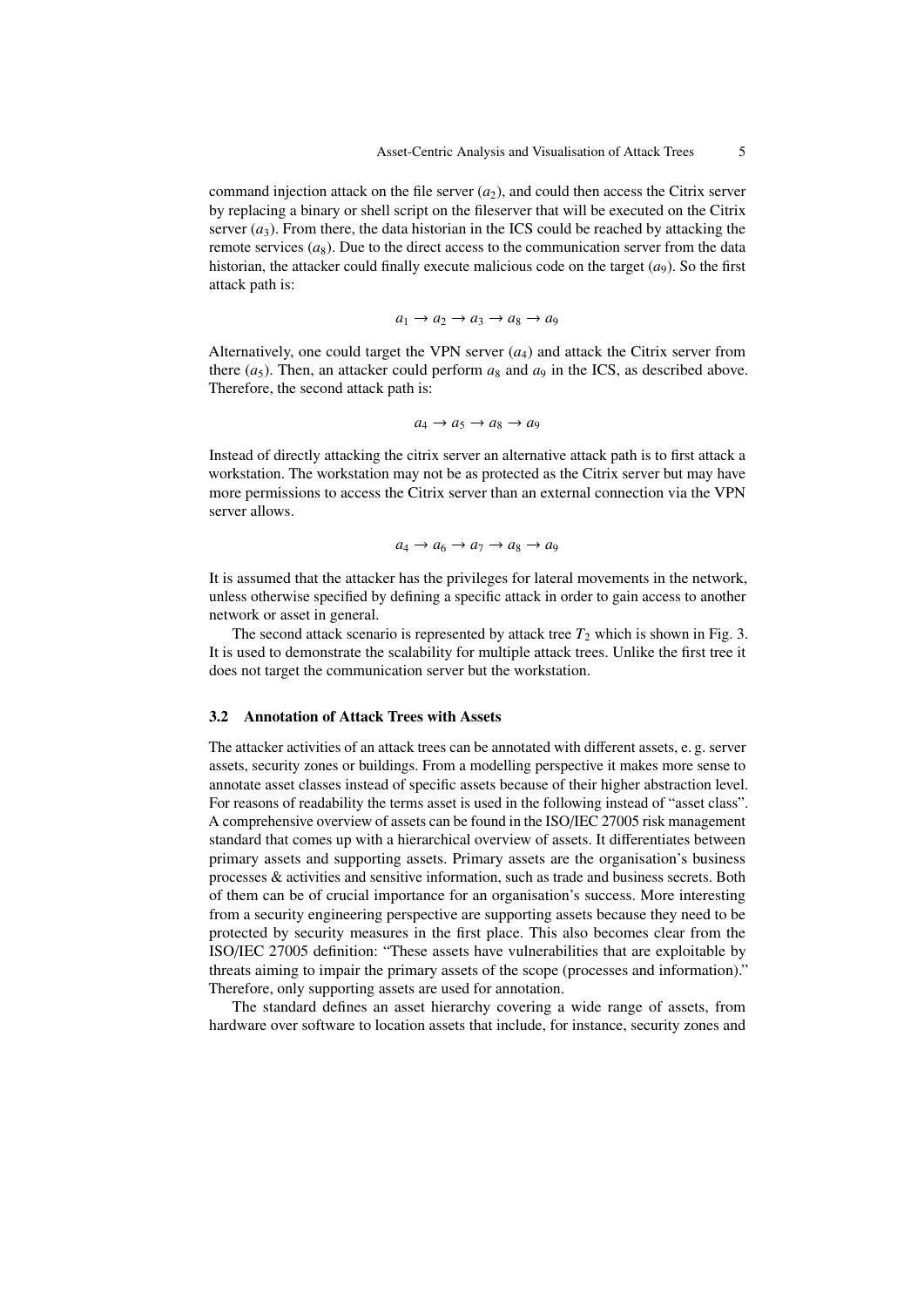<span id="page-5-0"></span>

Fig. 2: Attack Tree  $T_1$  with Corresponding Assets

buildings. However, especially for specific attacks it makes sense to refine these assets with respect to attack-relevant characteristics to cope with attack scenarios targeting more specific types of attack vectors. For example, the asset smart meter (which is relevant for the electric sector) could be differentiated with respect to the supported remote data transmission standard (GSM / GPRS, WiFi, Bluetooth, Ethernet etc.). This allows that even specific attacks, such as those targeting only smart meters supporting a WiFi transmission, can be precisely assigned to individual assets.

The assigned assets should have the same level of abstraction as the respective attacks. Accordingly, it may be useful to merge similar assets, e. g. comparable workstations that are exposed to similar attacks. A similar host-grouping is applied by Homer et al. in order to reduce complexity [\[3\]](#page-16-2). On the other hand, in case of very heterogeneous assets it make sense to split these assets into different assets. This enables a more fine-grained analysis. For example, workstations in the ICS might be subject to different attacks than workstations in the office IT.

#### 3.3 Transformation of Attack Trees into Asset-Centric Attack Graphs

Annotated attack trees can be transformed into so-called "asset-centric attack graphs". The general idea of attack graphs is to systematically illustrate all possible attack paths that are required to achieve the goal of an attack scenario. Asset-centric in this context means that each node represents an asset. Therefore, asset-centric attack graphs show which assets have to be attacked in which sequence to perform a successful attack. Attack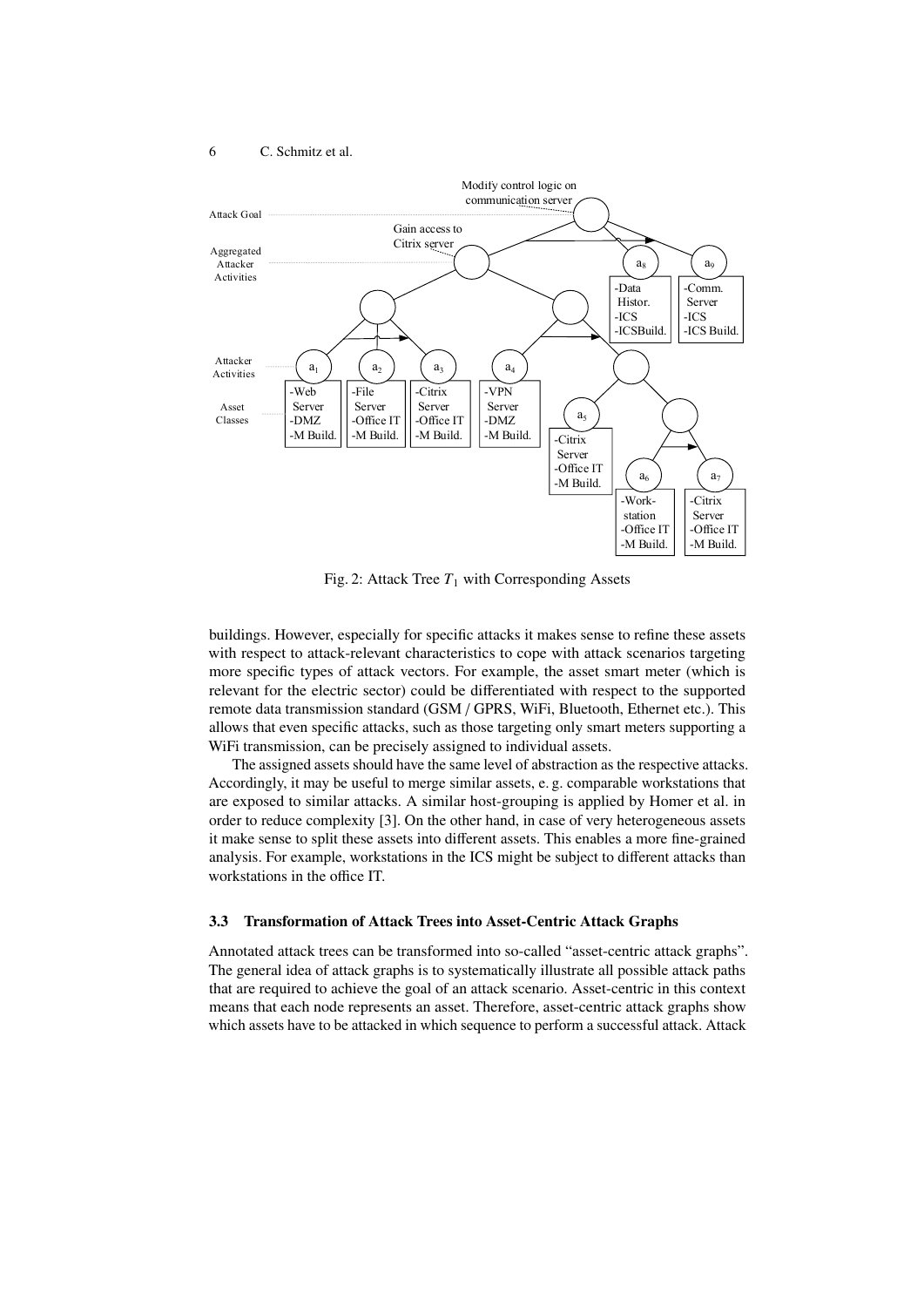<span id="page-6-0"></span>

Fig. 3: Attack Tree  $T_2$  with Corresponding Assets

paths are thus represented on the level of network topology which typically increases the comprehensibility [\[3\]](#page-16-2).

The general idea to transform attack trees into attack graphs is already described in literature [\[7\]](#page-17-13). The rules to transform an asset-annotated attack tree into an asset-centric attack graph is shown in Fig. [4.](#page-7-0) If an asset is represented by different nodes in the graph after applying these rules, they must be merged. It is also important to ensure that no cycle is created, as the graphs used in the following are assumed to be acyclic. After applying the transformation rules on the initial attack trees in Fig. [2](#page-5-0) and Fig. [3](#page-6-0) the asset-centric attack graph in Fig. [5](#page-8-0) is constructed.

The primary purpose of the resulting graph in Fig. [5](#page-8-0) is to provide a better understanding of the relation between attacks paths and assets. This is why it concentrates on physical assets (server and workstation assets) only. It must be noted that in case of parallel attack steps of different attack paths the tree does not allow to unambiguously distinguish which attack steps belongs to which path (e. g. whether  $a_6$  or  $a_{23}$  is a direct successor of  $a_4$ ). This is different for the data structure used for the analysis. However, the graph still shows the sequence of attack steps required to successfully attack a certain asset. This helps to identify bottlenecks, for instance, that all attacks on the communication server run over the Citrix server and the data historian. It also gives a first indication of how exposed the assets are to attacker activities.

### <span id="page-6-1"></span>3.4 Security Metrics

In this subsection, we introduce security metrics that are applied on the assets in the attack graph. The *probability of attack success* is a popular attack tree metric that is typically calculated for attacker activities rather than for their associated assets [\[9\]](#page-17-1). *Reachability* describes the probability that an attacker is able to reach the targeted asset at all. Both metrics can be used in combination to derive for each asset how many of the attack attempts can be successfully mitigated. In particular, we refer to the counterpart, the probability of a *non-reachable asset* that better fits to the visualisation scheme described later. Moreover, the described metrics allow to derive the probability that an asset is reached but not successfully attacked, in the following referred to as *probability of near-success*, although those attacks can even be more challenging than others in practice.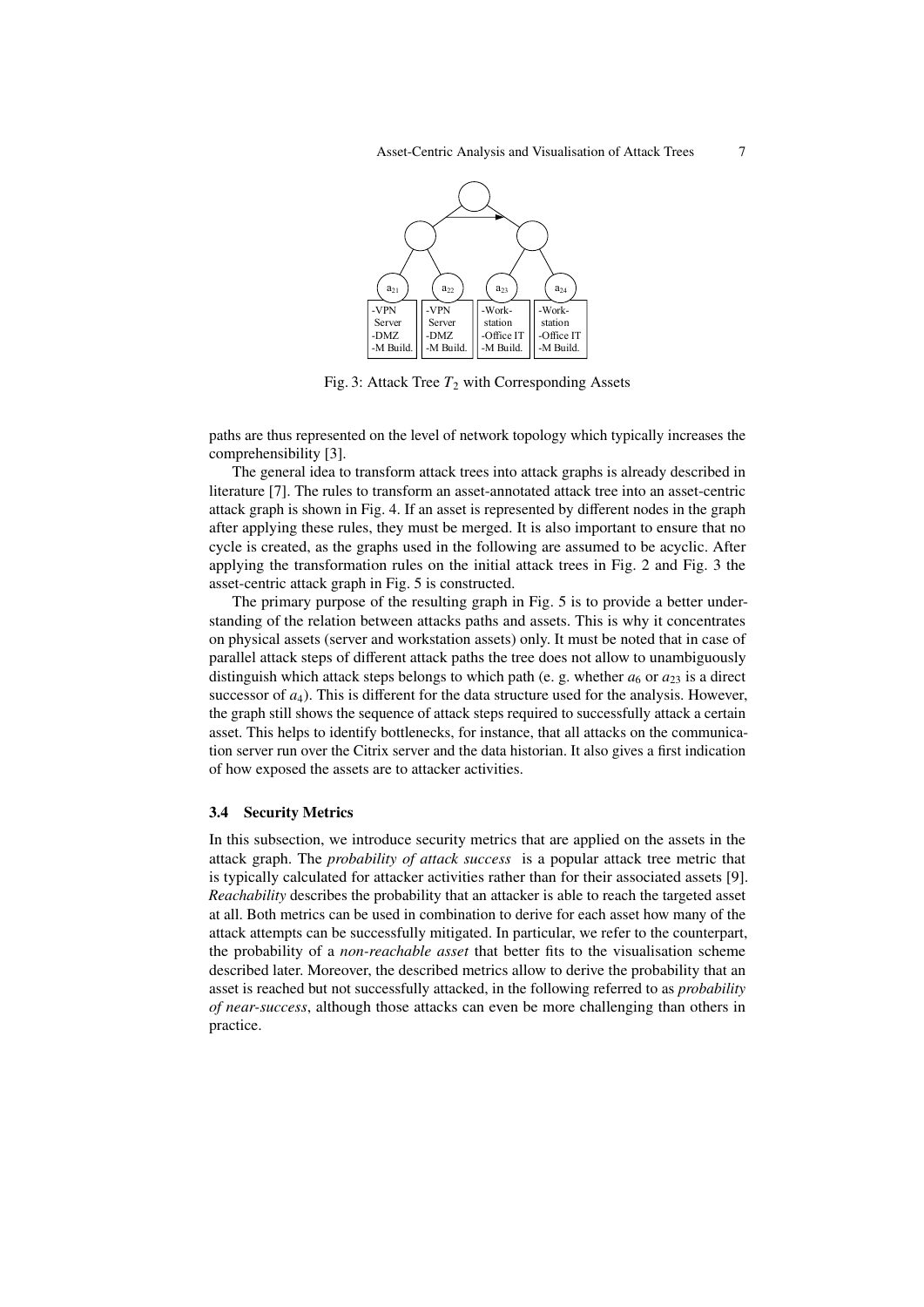<span id="page-7-0"></span>



Another central metric is the asset's *need for protection* in the context of the overall infrastructure (not to be mixed up with "protection requirements"). It measures the maximum impact the asset can have on the overall risk. Therefore, the need for protection is not defined absolutely but in the context of the entire infrastructure. For example, a communication server in the ICS has a higher need for protection if there is no physical separation between the ICS and the office IT.

**Probability of Attack Success** To determine the attack success for an asset *v* one must first calculate the probability for each individual attack path leading up to this asset. Then, one can determine the probability that an attacker is able to follow at least one of these attack paths until he reaches the targeted asset.

To successfully run through an attack path all of its attacker activities have to be successfully performed. Thus, the success chances for an attack path results from the product of the probabilities of all involved attacker step. Eq. [\(1\)](#page-8-1) shows the probability to complete path *i*.  $P(\alpha_{ij})$  is the probability to successfully perform attack step *j* of attack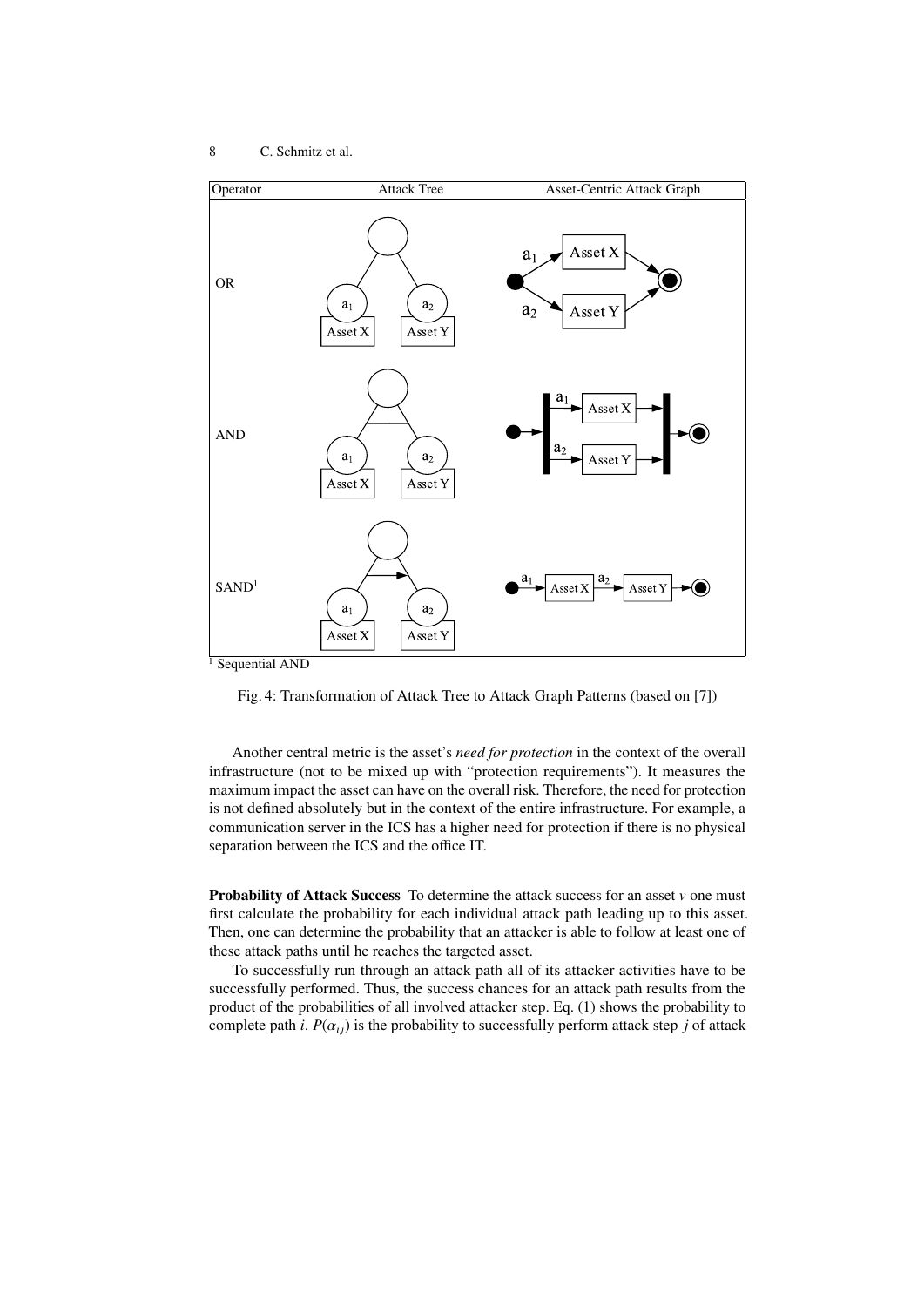<span id="page-8-0"></span>

Fig. 5: Asset-Centric Attack Graph Focusing on Physical Assets

path *i*. Path *i* is passed through until the *k*-th step is reached. *k* specifies after how many steps an asset  $\nu$  is reached in a particular attack path  $i$ . It is returned by the following function:  $k_i^v := f(i, v)$ . So  $P(s_i^v)$  calculates the probability for complete path *i* 

<span id="page-8-2"></span><span id="page-8-1"></span>
$$
P(s_i^v) = P\left(\bigcap_{j=1}^{k_i^v} \alpha_{ij}\right) = \prod_{j=1}^{k_i^v} P(\alpha_{ij})
$$
\n(1)

Oftentimes an asset can be reached via several attack paths so an attacker can try different ways one after another. The probability to successfully perform (the first *k* steps of) at least one attack path results from the union set of all attack paths *I<sup>v</sup>* containing asset *v*. This is reflected by the inclusion-exclusion principle, also known as the sieve formula presenteed in Eq. [\(2\)](#page-8-2) [\[1\]](#page-16-5).

$$
P(S^{\nu}) = P\left(\bigcup_{i=1}^{|I_{\nu}|} s_i^{\nu}\right) = \sum_{t=1}^{|I_{\nu}|} (-1)^{t-1} \left(\sum_{1 \le i_1 < \ldots < i_t \le |I_{\nu}|} P(s_{i_1}^{\nu} \cap \ldots \cap s_{i_t}^{\nu})\right) \tag{2}
$$

It defines a summation over all t-element subsets  $\{i_1, ..., i_t\}$  for each attack path  $\{1, ..., I_v\}$ that contain asset  $v$ . It must be noted that the union of attack paths is specified by Eq.  $(3)$ ensuring that each attacker activity  $\alpha_{ik_i^{\gamma}}$  is considered only once, even if it appears in several attack paths. The rationale is that a single attacker activity (that is defined from several attack paths. The rationale is that a single attacker activity (that is defined from one asset to another) must not be counted multiple times, even if it appears in several paths running in parallel. For example, if the attacker activity  $a_6$  (from the VPN server to the workstation) would occur in both attack trees  $T_1$  and  $T_2$ , it would still only be included once in the calculation of the attack probability of the workstation. The reason for this is that it is the same attack step by definition.

<span id="page-8-3"></span>
$$
P(s_{i_1}^v \cap ... \cap s_{i_t}^v) = \prod_{\alpha_{ik} \in \{s_{i_1}^v, ..., s_{i_t}^v\}} P(\alpha_{ik_i^v})
$$
(3)

(Non-)Reachability The reachability is calculated similarly to the attack success. The only difference is that an attacker only has to pass the first *k* − 1 attack steps because then he can reach the asset and can continue with  $k - th$  step directly targeting the final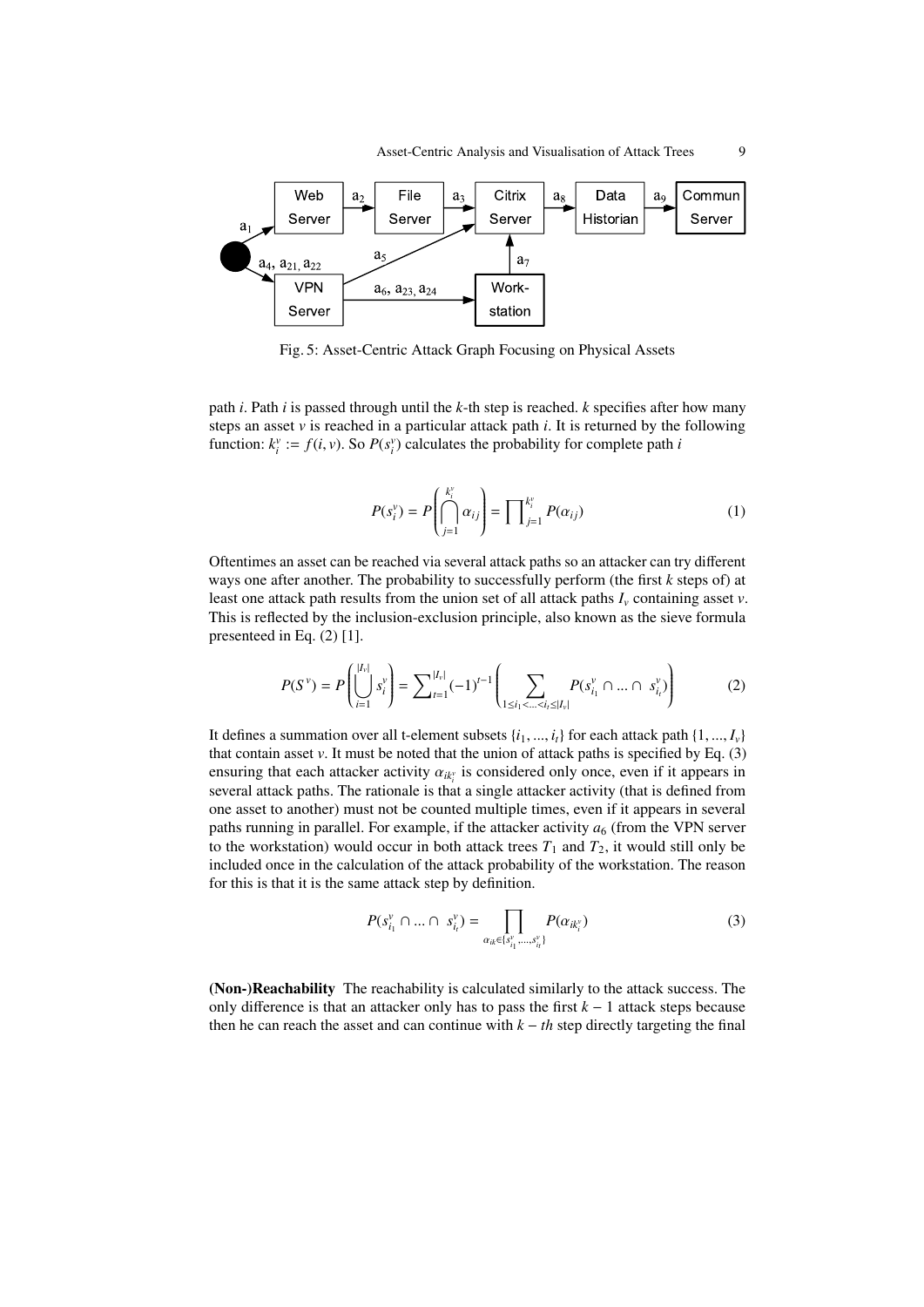asset. Therefore, the reachability of an asset *v* for attack path *i* is represented by Eq. [\(4\)](#page-9-0).

<span id="page-9-0"></span>
$$
P(r_i^{\nu}) = P\left(\bigcap_{j=1}^{k_i^{\nu}-1} \alpha_{ij}\right) = \prod_{j=1}^{k_i^{\nu}-1} P(\alpha_{ij})
$$
\n(4)

The probability that at least one of the  $|I_v|$  attack paths are performed successfully is calculated using the sieve formula (see Eq. [\(5\)](#page-9-1)).

$$
P(R^{\nu}) = \sum_{t=1}^{|I_{\nu}|} (-1)^{t-1} \left( \sum_{1 \le i_1 < \ldots < i_t \le |I_{\nu}|} P(r_{i_1}^{\nu} \cap \ldots \cap r_{i_t}^{\nu}) \right) \tag{5}
$$

The constraint that each attacker steps must not appear multiple times also applies for the reachability as shown in Eq. [\(6\)](#page-9-2).

<span id="page-9-1"></span>
$$
P(r_{i_1}^v \cap ... \cap r_{i_t}^v) = \prod_{\alpha_{ik} \in \{r_{i_1}^v, ..., r_{i_t}^v\}} P(\alpha_{ik_i^v})
$$
 (6)

The probability of non-reachability is the counterpart that indicates how many per cent of all attacks do not reach the asset *v*. It is calculated as the complementary probability and is shown in Eq. [\(7\)](#page-9-3).

<span id="page-9-4"></span><span id="page-9-3"></span><span id="page-9-2"></span>
$$
P(\overline{R^{\nu}}) = (1 - P(R^{\nu}))
$$
\n<sup>(7)</sup>

Probability of Near-Success The probability that an asset is reached but not successfully attacked is derived from both the attack success and the reachability metric. That means the first  $k - 1$  attack steps are successful but the the  $k - th$  step fails. It is shown in Eq. [\(8\)](#page-9-4).

$$
P(u_i^{\nu}) = \prod_{j=1}^{k_i^{\nu}-1} P(\alpha_{ij}) \times \prod_{j=k_i^{\nu}}^{k_i^{\nu}} \left(1 - P(\alpha_{ij})\right)
$$
(8)

<span id="page-9-5"></span>
$$
= \prod_{j=1}^{k_i^{\nu}-1} P(\alpha_{ij}) \times \left(1 - P(\alpha_{ik_i^{\nu}})\right) \tag{9}
$$

Finally,  $P(u_i^v)$  is inserted into the sieve formula in Eq. [\(10\)](#page-9-5) with the constraint shown in Eq. [\(11\)](#page-9-6).

$$
P(U^{\nu}) = P\left(\bigcup_{i=1}^{|I_{\nu}|} u_i^{\nu}\right) = \sum_{i=1}^{|I_{\nu}|} (-1)^{t-1} \left(\sum_{1 \le i_1 < \dots < i_r \le |I_{\nu}|} P(u_{i_1}^{\nu} \cap \dots \cap u_{i_r}^{\nu})\right) \tag{10}
$$

<span id="page-9-6"></span>
$$
P(u_{i_1}^v \cap ... \cap u_{i_t}^v) = \prod_{\alpha_{ik_i}^v \in \{r_{i_1}^v, ..., r_{i_t}^v\}} P(\alpha_{ik_i^v})
$$
\n(11)

In Sect. 4 it is shown how all of these metrics can be visualised in an integrated way.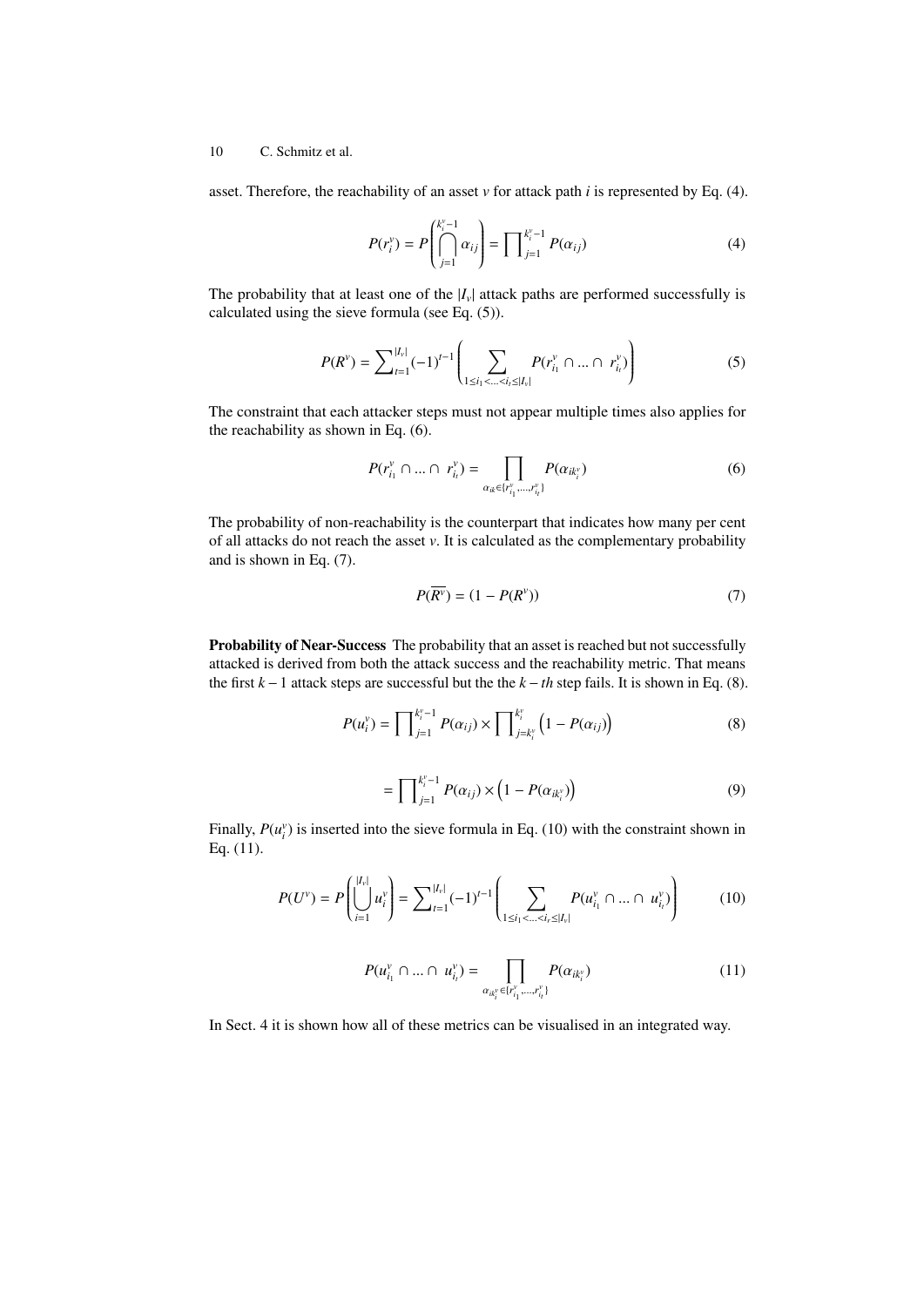Need for Protection An asset's protection need is assessed as follows: First, all attacker activities directing to the asset to be analysed are identified. They can be read directly from the asset-centric attack graph (see Fig. [5\)](#page-8-0). The Citrix server, for instance, is exposed to the three attacker activities  $a_3$ ,  $a_5$  and  $a_7$ . These attacker activities are then assumed to be completely secure respectively completely insecure. The overall risk is then simulated for both states. The difference between both risk values (maximum risk range) represents the maximum impact, ceteris paribus, the asset can have on the overall risk. Technically, the insecure state is modelled by temporarily setting the probability of attack success for the *k* − *th* attack step required to reach asset *v* in attack path *i* to 1. Eq. [\(12\)](#page-10-1) expresses the state more formally.

<span id="page-10-1"></span>
$$
P_{insecure}^{\nu} := P(\alpha_{ik_i^{\nu}}) = 1 \qquad \forall \ i \in I_{\nu}
$$
 (12)

The secure state is modelled similarly but with a probability of a successful attack of 0 (see Eq. [\(13\)](#page-10-2)).

<span id="page-10-2"></span>
$$
P_{secure}^{\nu} := P(\alpha_{ik_i^{\nu}}) = 0 \qquad \forall \ i \in I_{\nu}
$$
 (13)

The approach presented in this paper extends a basic attack tree approach by assetspecific analyses. Such an attack tree approach can be used to simulate the risk for both states (e. g. LiSRA) [\[15\]](#page-17-0). Finally, the difference of both risk values determines the need for protection of an asset *v*, denoted as  $N_i$  (see Eq. [\(14\)](#page-10-3)).

<span id="page-10-3"></span>
$$
N^{\nu} = \text{ARisk}(P_{secure}^{\nu}, P_{insecure}^{\nu})
$$
\n(14)

# <span id="page-10-0"></span>4 Asset-Centric Visualisation of Attack Trees

This section proposes a visualisation scheme illustrating the metrics presented in Sect. [3.4](#page-6-1) in a comprehensible and self-explanatory way. The scheme aims to support decisionmakers in analysing attack scenarios and to enable more informed decisions. As already discussed, real-world attack trees and attack graphs are often far too complex to be objectively evaluated by humans in a reasonable time. Thus, several features (cf. Sect. [4.3\)](#page-12-0) support decision-makers to analyse complex infrastructures with a large number of assets and attacks.

### 4.1 Requirements

The authors have elicited the following key requirements and criteria that has to be fulfilled from a practical viewpoint:

R1 An understandable and comprehensible visualisation of the results. Even users with a lack of technical or security know-how should be able to understand and use the results. This ensures that also less specialised staff from small and medium-sized organisations are able to benefit from the approach. Therefore, the metrics presented must be self-explanatory so that it becomes clear what the metrics indicate.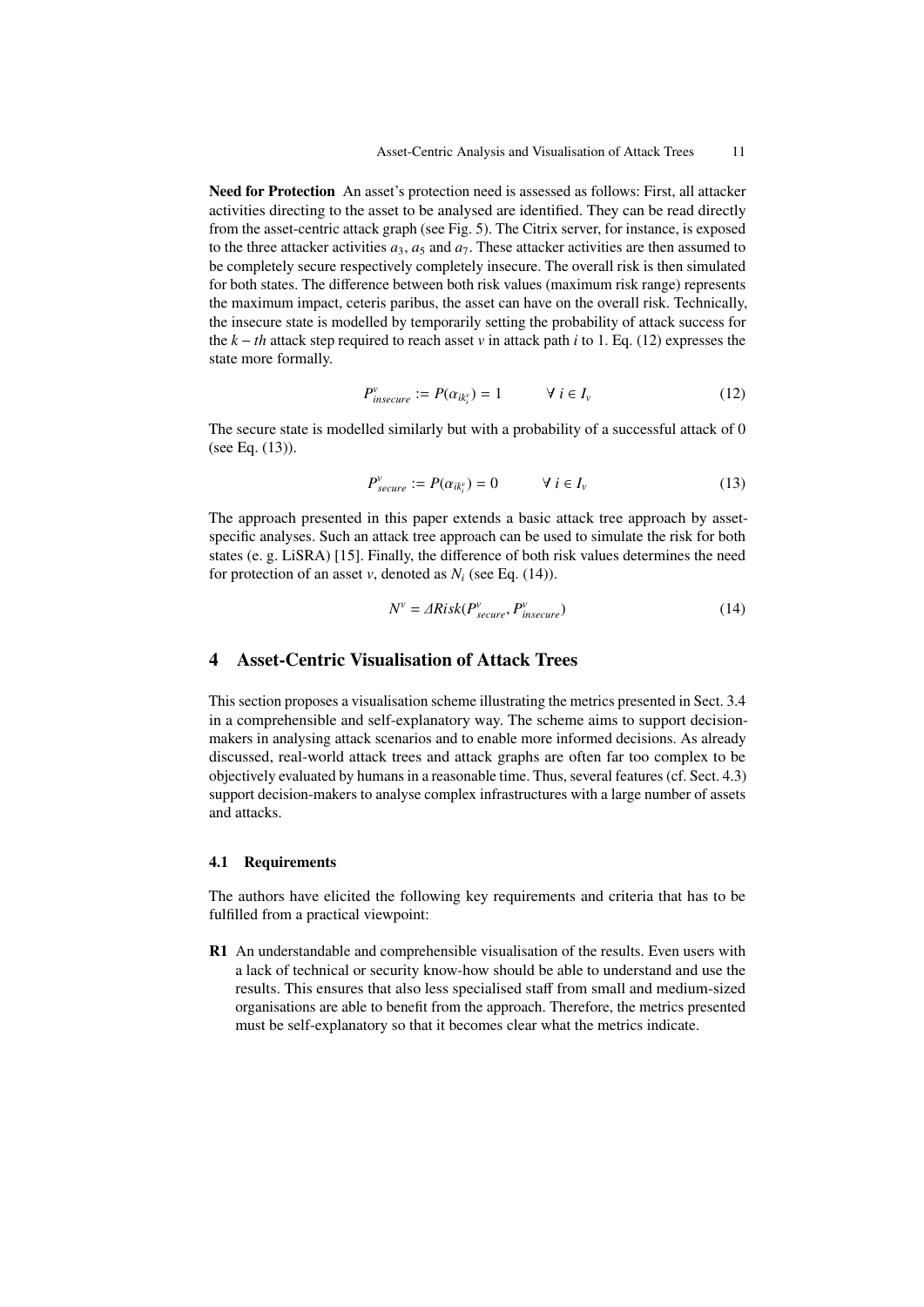<span id="page-11-0"></span>

| Table 1. Symbols for Metrics visualisation |              |                                                                               |
|--------------------------------------------|--------------|-------------------------------------------------------------------------------|
| <b>Symbol</b>                              | Formula      | <b>Description</b>                                                            |
| $\bullet$                                  | $P(S^{\nu})$ | Probability that an attacker successfully attacks asset $\nu$                 |
| $\bullet$                                  | $P(U^{\nu})$ | Probability that an attacker reaches but not successfully attacks asset $\nu$ |
| $\circlearrowright$                        | $P(R^{\nu})$ | Probability that an attacker does not reach asset $\nu$                       |
| $\circledcirc$                             | $N^v$        | Need for protection of asset $\nu$                                            |

Table 1: Symbols for Metrics Visualisation

- R2 The most critical threats and attack targets must be identifiable and stand out from less critical threats and attack targets. The user's focus should be immediately directed to the most critical points of the system in order to be able to take measures as quickly and as effective as possible.
- R3 Besides that, another key requirement is scalability. A scalable visualisation enables to analyse complex real-world scenarios with large attack trees. Although this aspect is of high practical relevance many attack graph approaches have fundamental scalability problems [\[12\]](#page-17-11).

## 4.2 Metrics Visualisation

Fig. [6](#page-12-1) illustrates an overall view that incorporates the proposed metrics into the assetcentric attack graph.

Attack Success The attack success metrics introduced in Sect. [3.4](#page-6-1) have been developed in such a way that they can be combined in a complementary way. For this purpose, the values of the three core metrics are presented in a point-based scheme. Each metric is represented by different coloured circles (red, green, white). Their values are then mapped to the corresponding number of circles on a scale with 20 circles, i. e. a probability of attack success of 0.50 yields 10 circles. The colour coding for the metrics is shown in Tab. [1.](#page-11-0)

Fig. [6](#page-12-1) shows the use in practice. The boxes at the bottom of each asset icon shows the integrated view. For example, 50% (10 white circles) of the attacks do not reach the Citrix server. 40% (8 red circles) of all attacks are successful, whereas 10% (2 green circles) can be blocked. Moreover, it can be seen that the percentage of attacks reaching a certain asset (sum of red and green circles) decreases the deeper the asset is located in the infrastructure and the less inbound attack paths it has. The same holds for the percentage of successful attacks per asset (number of red circles), and therefore also for the number of blocked attacks (number of green circles).

Need for Protection Another metric is the protection need that measures the maximum impact an asset can have on the overall risk. It is illustrated with a coloured protection shield at the right top corner of each asset (from green=*low* to red=*high*). The green shields for the two ICS servers in Fig. [6,](#page-12-1) for instance, indicate a lower need for protection than for the Citrix server which occurs in all attack paths. Although the adverse impact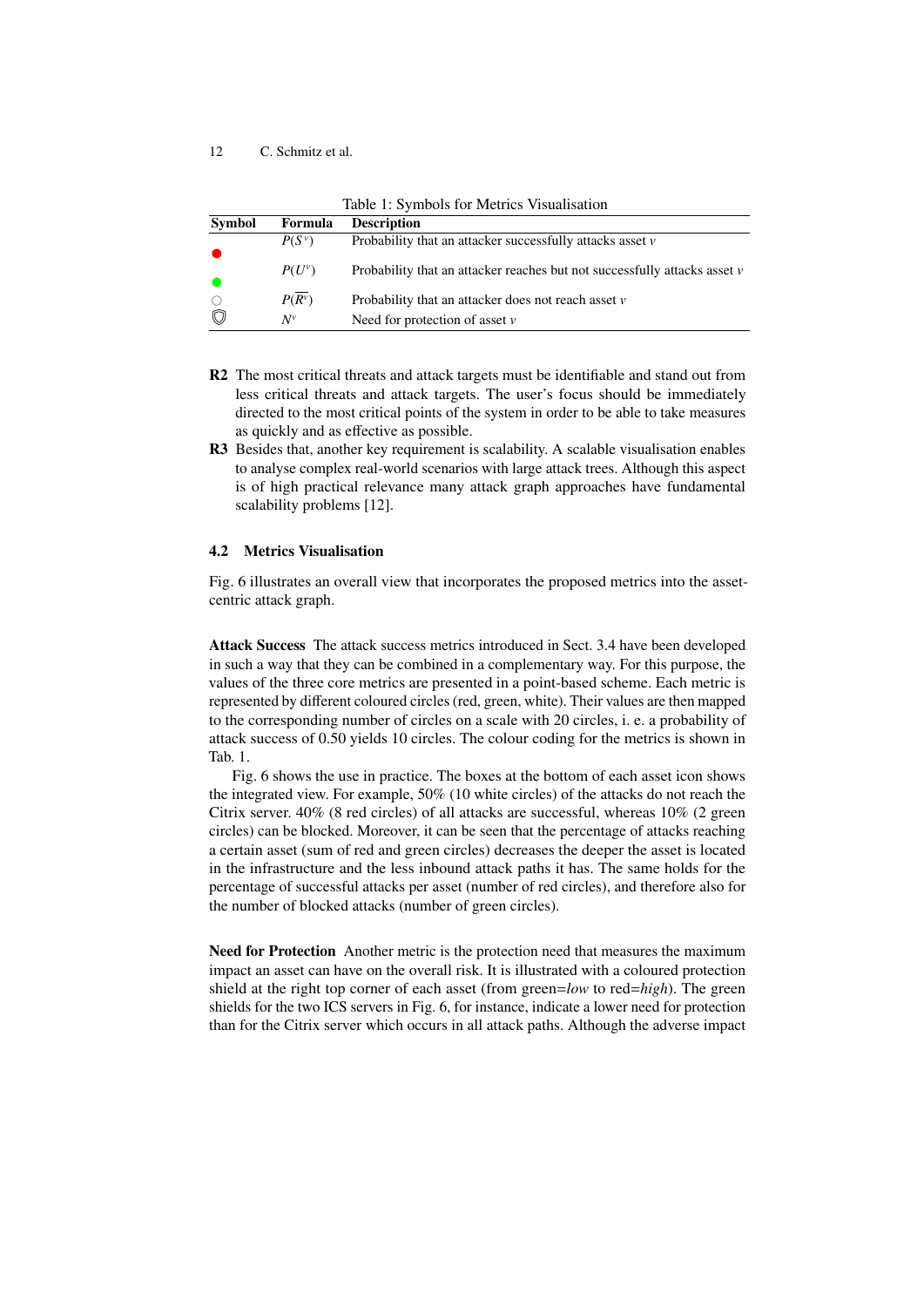of a compromised ICS server is much higher far less attacks do reach these servers as indicated by the attack success metrics.

Attack Paths Besides the protection need and the attack success metrics it is also essential to understand the attack paths and the attacker activities leading to the respective assets. An attack path connects the assets and illustrates which assets have to be attacked in which sequence. Moreover, the number of inbound and outbound attack paths per asset are illustrated as shown in Fig. [6.](#page-12-1) They represent to which attacker activities an asset is exposed to respectively which attacks can be performed from which asset. The number of attacks from asset to asset is represented by the width of the respective edges and is also shown textually. For example, the workstation can be attacked by three different attacker activities - all of them require the VPN server to be successfully attacked first. More detailed information is provided by a mouseover function that displays the concrete attacker activities, their success chances and also refers to the attack trees they originate from.

<span id="page-12-1"></span>

Fig. 6: Detailed Views

### <span id="page-12-0"></span>4.3 Usability and Scalability Features

This section presents features to provide a more usable and scalable view on the securityrelevant aspects of the analysed attack scenarios. This is important since it poses a big challenge in practice.

Layered View The overall view depicted in Fig. [6](#page-12-1) provides detailed insights for each asset. Although this detailed view can be reasonable not all details and aspects are always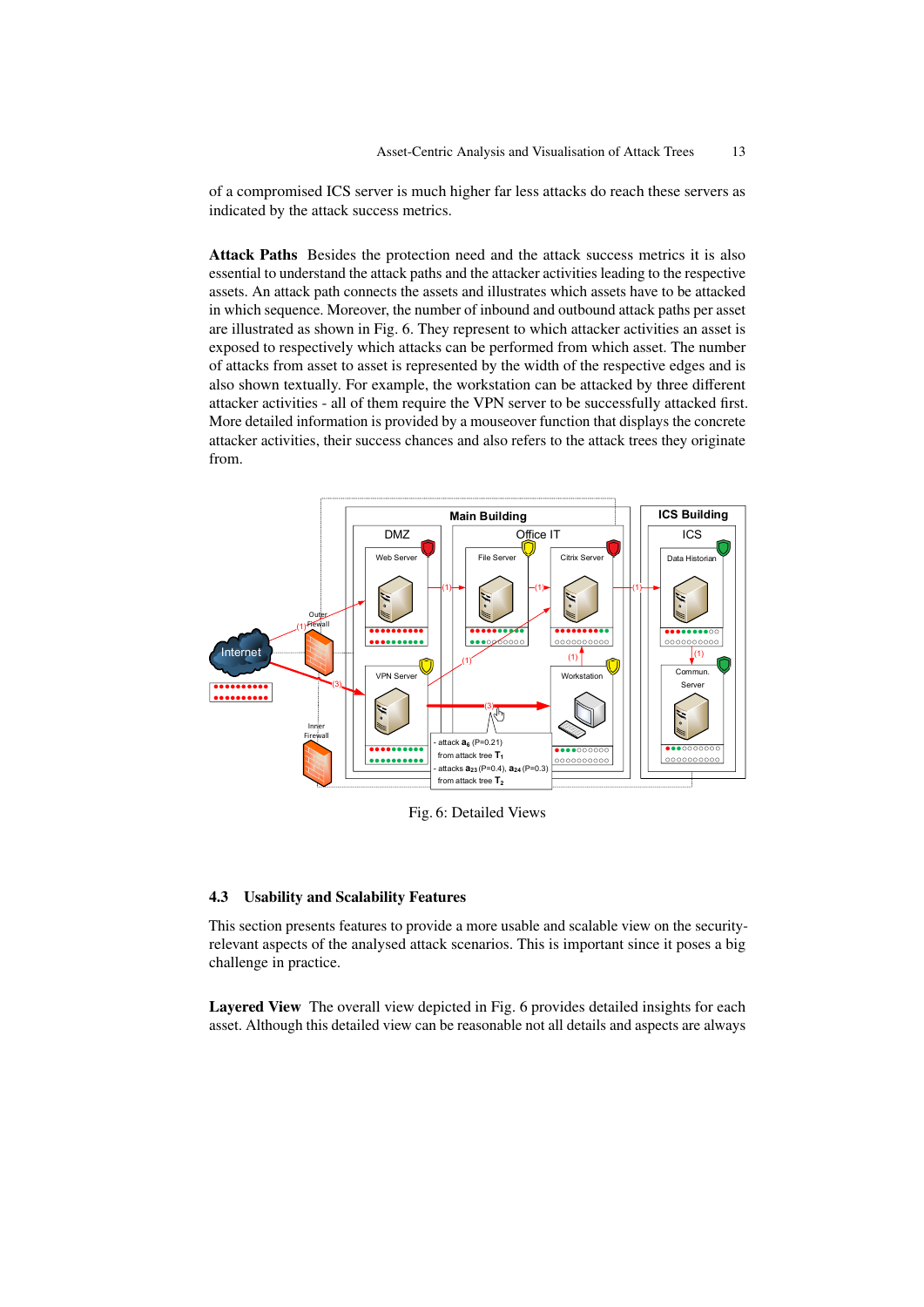necessary. For complex infrastructures it can even produce an information overload. Therefore, strong scalability features are needed.

Following the ISO/IEC 27005 definition assets can be structured hierarchically so that, for instance, each Exchange server asset is part of the mail server asset which again is part of the general server asset and so on. Asset hierarchies can also be defined individually. For example, each server type is part of a specific security zone, as long as this definition matches the asset annotation in the attack trees. This hierarchies enable to aggregate all metrics to the next higher level (e. g. from server level to level of security zones). This can be achieved by calculating the median and the standard deviation for the lower level assets. Although the median is not an exact metric it still provides a good overview of the asset's security. Fig. [7](#page-13-0) shows such a high-level perspective where all metrics at the physical asset level are aggregated to the level of security zones. For the ICS zone this yields to  $P(S^{ICS}) = Median(0.15, 0.05) = 0.10$ ,<br> $P(U^{ICS}) = Median(0.25, 0.10) = 0.175$  and  $P(D^{ICS}) = Median(0.6, 0.85) = 0.725$ . The  $P(U^{ICS}) = Median(0.25, 0.10) = 0.175$ , and  $P(R^{ICS}) = Median(0.6, 0.85) = 0.725$ . The presentation of the standard deviations is triggered by a mouse over effect presentation of the standard deviations is triggered by a mouseover effect.

Additionally, the number of inbound and outbound attack paths to and from each asset is aggregated to the next higher level by summing. For example, the DMZ has 4 inbound attack paths (1 to the web server and 3 to the VPN server) and 5 outbound attack paths leading to the office IT (1 to the file server, 1 to the Citrix server and 3 to the workstation). This is calculated by summing up the paths for the respective asset.

<span id="page-13-0"></span>

Fig. 7: High-Level View on the Security Zones

Oftentimes there is the need to have a closer look at certain aspects of the infrastructure in order to analyse them in detail. This is possible by expanding only these aspects. It is demonstrated in Fig. [8](#page-14-1) that shows a high-level perspective for all security zones except for the office IT that can now be analysed in detail.

Filter Functionality Also filtering functions are provided so that the most critical threats stand out from less critical threats and that the user is immediately directed to the neuralgic points. As described before, the visualisation scheme is scalable and supports the analysis of multiple attack scenarios. By default all scenarios are covered by the analysis. Depending on the target of evaluation it is also possible to display only a a subset of scenarios and assets. For example, if a decision-maker wants to analyse the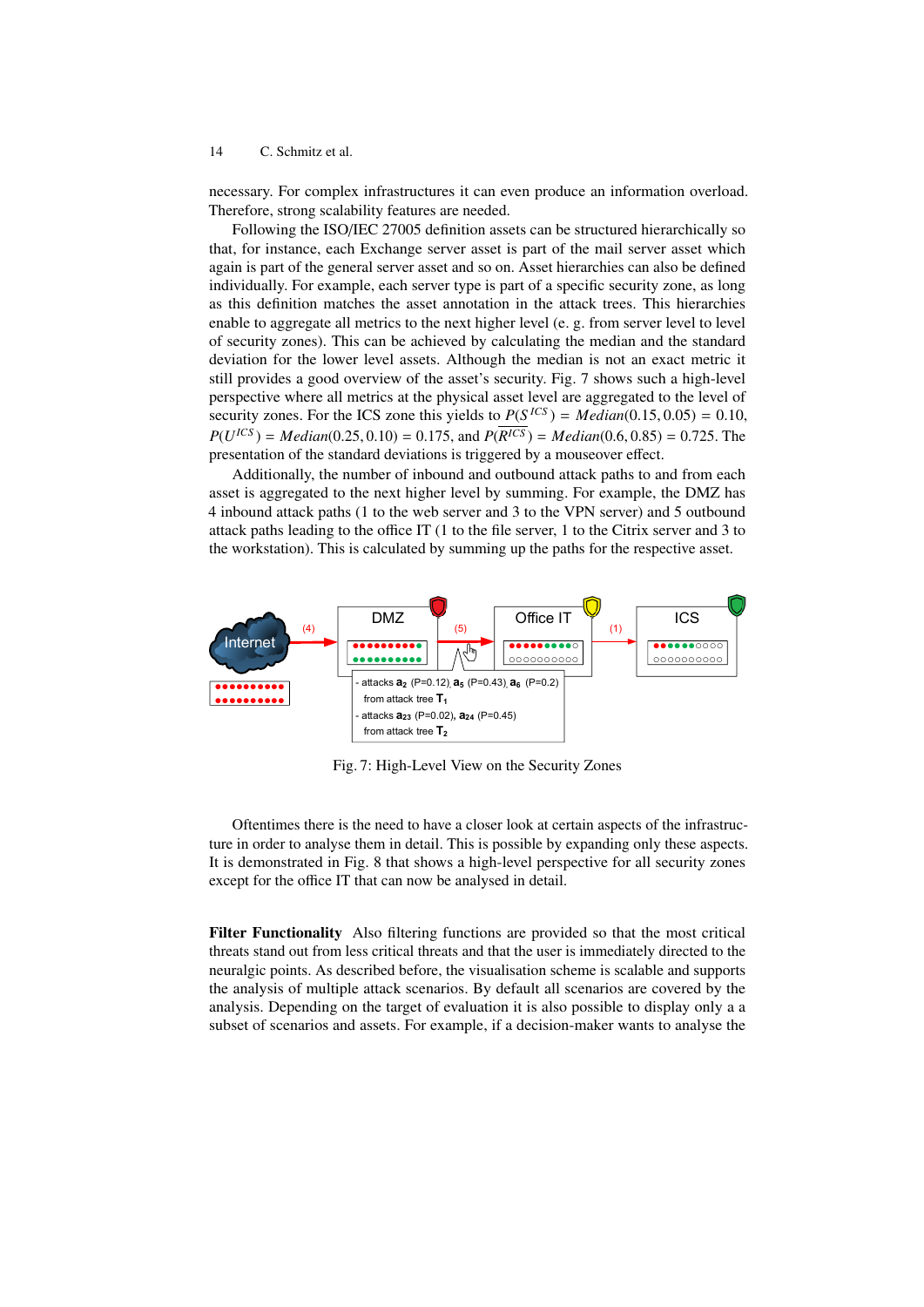<span id="page-14-1"></span>

Fig. 8: Focused View on the Office IT

physical security of the ICS building he can display all physical assets as well as the asset "ICS building" and hide all others.

Another filter enables to only display assets with an actual attack vector. Since no attack path in the presented scenario involves the printer or the operating station both assets are not displayed by default.

Additionally, a threshold can be set for each of the metrics so that only those assets with a score above are shown, i. e. a threshold for the probability of attack success of 0.1 would hide all assets with lower attack chances. This filter can also be used complementary to the layered view. Applied to the view of Fig. [8](#page-14-1) the workstation would be hidden in this case. This makes it possible to obtain only the necessary and relevant information which is essential especially for complex infrastructures.

Data Reduction An effective approach for reducing complexity are host-grouping techniques [\[3\]](#page-16-2). As described in the section on annotating assets, comparable assets that are exposed to similar attacks should be grouped. For example, the workstation node might represent a grouping of many workstations with comparable configurations. This can significantly reduce the redundancy of data.

# <span id="page-14-0"></span>5 Prototype Implementation and Evaluation

## 5.1 Implementation

The presented approach has also been implemented as a proof of concept in Java. Fig. [9](#page-15-0) gives an impression of how the GUI looks like. The tool allows to import a single attack tree or an entire directory of attack trees on the client computer. The import function supports the XML format. The XML structure is based on the widely used ADTool that is also supported by the LiSRA framework [\[8\]](#page-17-4). The attacker activities of the imported trees can be annotated with assets directly in the tool. In the lower part of the tool there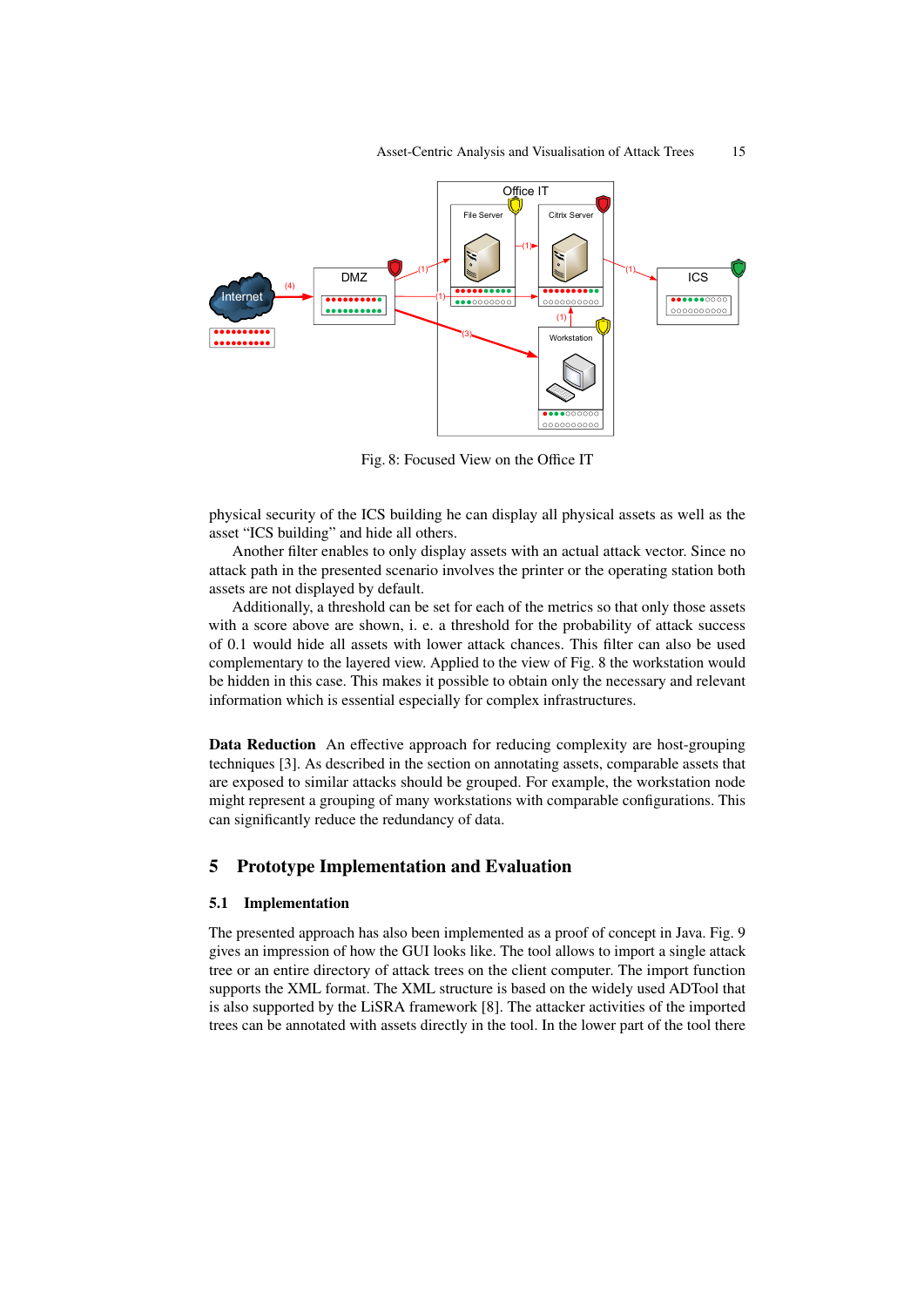<span id="page-15-0"></span>

Fig. 9: Prototype Implementation

is an exemplary filtering function to exclude certain assets from the analysis by name or by threshold values. Additionally, important analysis results are summarised on the right side.

## 5.2 Evaluation

The fulfilment of the previously defined requirements are briefly discussed in the following, concentrating on the core aspects. The borders are not clearly demarcated. Some explanations also fulfil another requirement to some extent.

- R1 The first requirement addresses aspects like understandability and comprehensibility. According to Homer et al., administrators, who typically deal with network structure plans on a regular basis, will find the representation of attack paths on the level of network topology easier to understand than complex attack graphs [\[3\]](#page-16-2). Furthermore, the metrics are presented in an integrated way. Their representation allows a quite intuitive interpretation of the values.
- R2 The most important information must be immediately clear (see R1) and obvious at first glance. This requirement is ensured by the filtering functionality that hides all non-critical assets and attacks. Furthermore, the proposed metrics are displayed graphically next to the corresponding assets. This allows the metrics to be immediately associated with the correct assets.
- R3 To meet the requirement of scalability various features have been integrated. The most important is the layered view. In addition to a very fine-granular view also aggregated views are supported enabling a high-level analysis, as shown in the example of the view for analysing security zones. All metrics are automatically re-calculated according to the chosen abstraction level. Starting from this view, it is possible to navigate through the infrastructure, for instance, by following the critical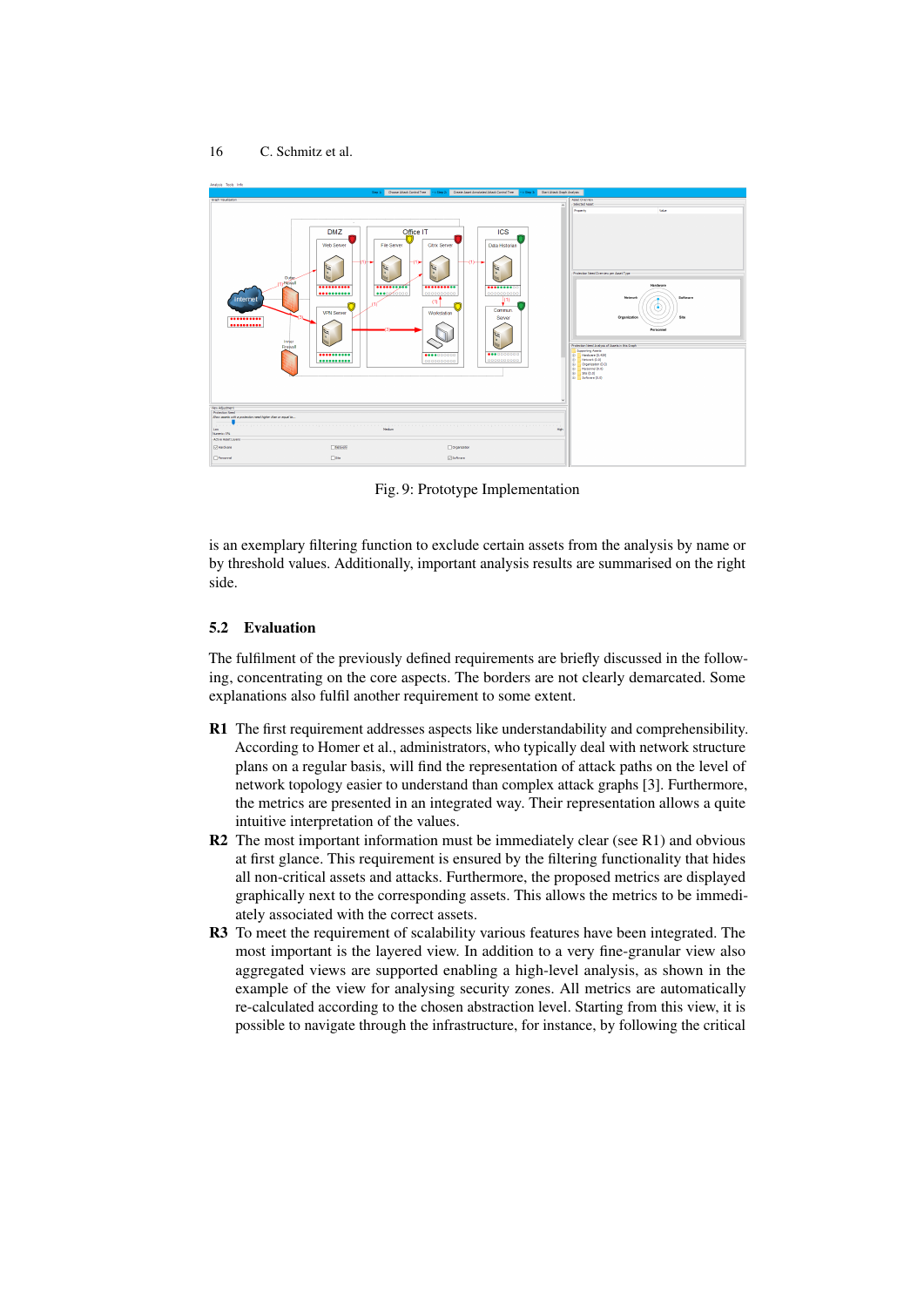assets. Additionally, this can be complemented by the filter functionality that allows to hide the non-relevant assets that are out-of-scope or non-critical.

# <span id="page-16-0"></span>6 Conclusion and Future Work

Attack trees are an established concept in threat and risk analysis that is used to analyse entire attack scenarios and their attacker activities. They enable to identify the most likely attack paths or the most serious attacks. However, there are no attack tree approaches that provide systematic analyses on the asset-level. But this is important from a defenders' perspective in order to better understand the security and risk of each individual asset.

Therefore, a novel approach has been proposed that extends attack tree frameworks by linking the attacker activities in the trees to the asset-level. These annotated attack trees can then be transformed into an asset-centric attack graph that illustrates the attack paths for each individual asset. Together with the standard attack tree parameter "probability of attack success" these paths enable to apply a set of complementing attack success and protection metrics that give meaningful insights for each asset. Furthermore, a visualisation scheme has been developed that integrates these complementing metrics into the asset-centric attack graph. All results are presented in such a way that decisionmakers can intuitively understand the attack paths as well as the rationale for the individual attack chances and the protection need of each asset. Since usability and scalability issues pose a big challenge in the visualisation of attack graphs several features have been proposed in order to cope with complex attack scenarios. The approach has also been implemented in a prototype. The next step will be to conduct a user study in order to systematically evaluate and improve the approach from a users' perspective.

# Acknowledgments

This work was partially supported by European Union's Horizon 2020 research and innovation program from the project CyberSec4Europe (grant agreement number: 830929). We also thank Niklas Paul for his contribution to the prototype implementation.

# References

- <span id="page-16-5"></span>1. Inclusion-exclusion principle. [https://mathworld.wolfram.com/Inclusion-](https://mathworld.wolfram.com/Inclusion-ExclusionPrinciple.html)[ExclusionPrinciple.html](https://mathworld.wolfram.com/Inclusion-ExclusionPrinciple.html) (2020), accessed: 04 May 2020
- <span id="page-16-4"></span>2. Fink, G.A., North, C.L., Endert, A., Rose, S.: Visualizing cyber security: Usable workspaces. In: 2009 6th International Workshop on Visualization for Cyber Security. pp. 45–56 (2009)
- <span id="page-16-2"></span>3. Homer, J., Varikuti, A., Ou, X., McQueen, M.A.: Improving attack graph visualization through data reduction and attack grouping. In: International Workshop on Visualization for Computer Security. pp. 68–79. Springer (2008)
- <span id="page-16-3"></span>4. Hong, J.B., Kim, D.S., Chung, C.J., Huang, D.: A survey on the usability and practical applications of graphical security models. Computer Science Review 26, 1–16 (2017)
- <span id="page-16-1"></span>5. Idika, N., Bhargava, B.: Extending attack graph-based security metrics and aggregating their application. IEEE Transactions on dependable and secure computing 9(1), 75–85 (2010)